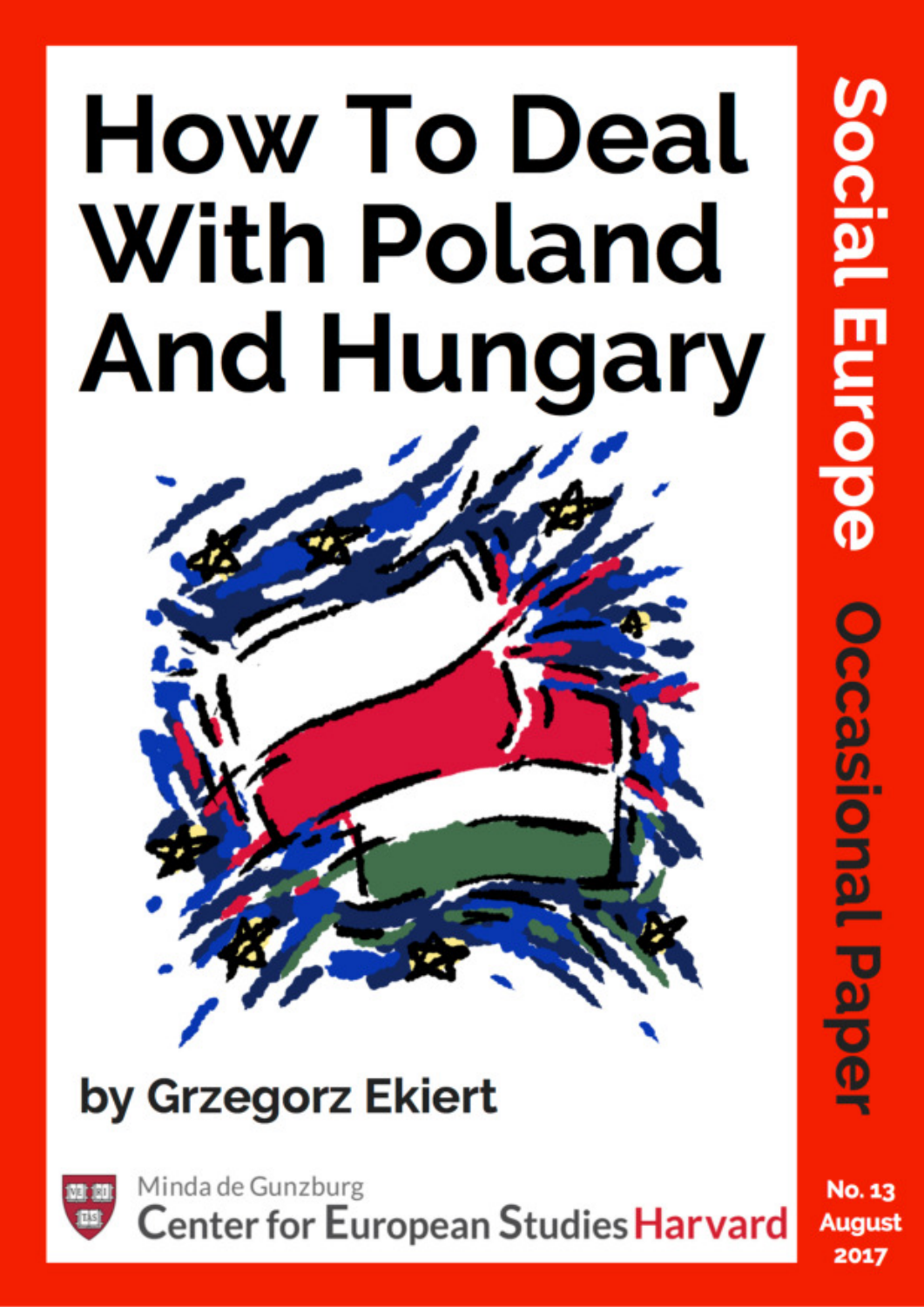## **THE EU MUST DEFEND ITS CORE VALUES AND PROTECT THE RULE OF LAW IN EACH AND EVERY COUNTRY IN EUROPE**

*"Hungary and Poland can no longer be considered liberal democracies. In both countries, the authoritarian institutional system has been established, giving largely unrestricted political power to the ruling party. While they are still not dictatorships, the potential for authoritarian rule increases considerably with every new legislation expanding the power of the government."*

**Grzegorz Ekiert**

In March 2017, I met with Henning Meyer, Editor-in-Chief of Social Europe, in Cambridge, MA at the Minda de Gunzburg Center for European Studies at Harvard University to discuss the authoritarian turn taking place in two key EU member states in East Central Europe, namely Hungary and Poland. During our conversation, I argued that the EU must not accept the assault on liberal values and democratic institutions and needs to find ways to prevent member states from turning their backs on democracy. Since then, the condition of democracy in Hungary and Poland has deteriorated considerably. Over the past few months, both governments have introduced new legislative acts that restrict political rights and subvert the institutional foundations of democracy. For example, the Hungarian Civic Party (FIDESZ) government launched legal attacks on civil society organizations by restricting the activities of opposition parties and revising laws governing higher education in an effort to destroy the Central European University (CEU), the only institution of higher education that is beyond its control.

After demolishing the Constitutional Tribunal, the PiS government in Poland introduced a series of legislative acts intended to abolish the independence of Polish courts, including the Supreme Court. Three new laws give the ruling party the right to subvert constitutionally prescribed terms of judicial appointments, replace all members of the Supreme Court and heads of all other courts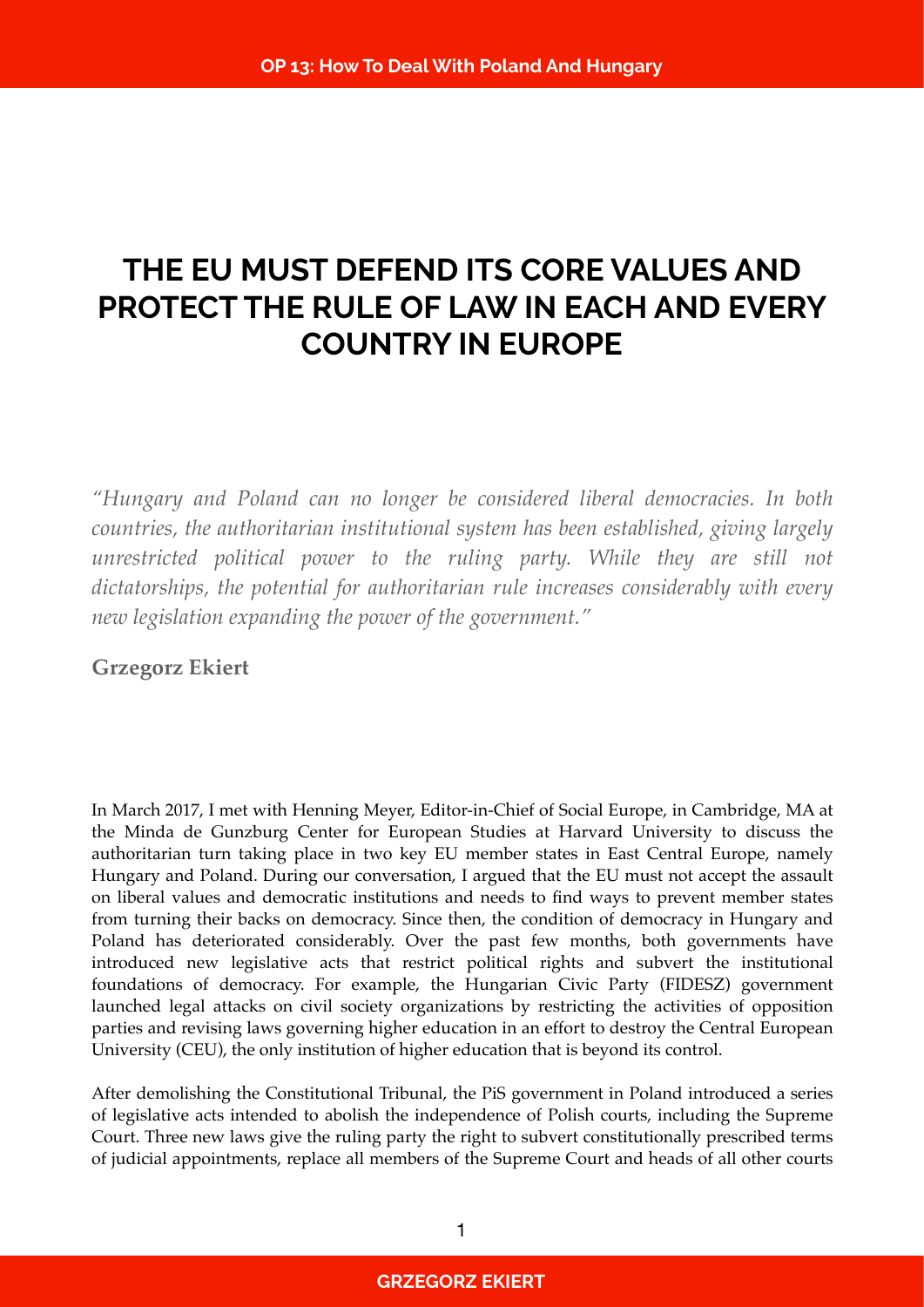in the country. They are designed to put the national judicial system under the control of the Ministry of Justice. These laws evidently breach the Polish Constitution and were introduced without consultation and debate. The manner in which these laws were enacted violated parliamentary procedures. This legislative coup provoked huge street protests across the country and fears over the erosion of the rule of law across Europe. What happened in Poland in July is a classic *autogolpe* – a self-coup by the executive power backed by the majority in both chambers of Parliament. Although Poland's President Andrzej Duda, who had supported the Law and Justice Party (PiS) at every turn since his election, unexpectedly vetoed two out of three laws, the PiS majority vowed to continue their crusade to take over the Polish judicial system and promised to target the Polish media as well.

As a result of these and earlier actions, Hungary and Poland can no longer be considered liberal democracies. In both countries, the authoritarian institutional system, giving largely unrestricted political power to the ruling party, has been established. While they are still not dictatorships, with every new legislation expanding the power of the government the potential for authoritarian rule increases considerably. There is no longer a guarantee that the next elections in both countries will be fair and free. Moreover, both governments have become rabidly anti-European, adamantly rejecting any intervention of European institutions in their domestic policies and vowing to protect each other in case the EU recommends any sanctions. They call themselves in a Putinesque fashion illiberal, sovereign democracies but illiberal democracy is an oxymoron. They are rapidly becoming electoral authoritarian regimes.

Recent actions by both governments violate the letter and spirit of EU law and were criticized by the European Parliament, the Council of Europe, the European Commission as well as by civil society organizations and leaders of other EU member countries. As Frans Timmermans, Vice-President of the Commission, recently stated: "Our recommendations to the Polish authorities are clear. It is time to restore the independence of the Constitutional Tribunal and to either withdraw the laws reforming the judiciary or bring them in line with the Polish Constitution and with European standards on judicial independence".

In recent days, the Commission has launched an infringement proceeding against Poland for breaches of EU law and it is almost certain that the Commission will trigger the Article 7 procedure. This is a situation the EU should never face. After all, enlargement to the East was considered to be one of the most successful EU policies. It quickly facilitated consolidation of democracy and economic modernization in countries of the former Soviet bloc. Ironically, today what was regarded as a success is increasingly considered as one of the biggest policy mistakes of the EU. This view has been reinforced in recent months by the irrational crusade of the Polish government to prevent the reappointment of Donald Tusk to a second term as the European Council President and the Hungarian government's assault on the Central European University. These actions pose important questions and critical challenges for the EU today. How could these two countries that were leading the region's democratization process and economic reforms come under an ultra-nationalist leadership that is willing to subvert foundations of democracy and European principles to gain power? Are Poland and Hungary already the first ever authoritarian states within the EU? Can Jarosław Kaczyński and Viktor Orbán be stopped? Can the rule of law be restored and the assault on democratic institutions brought to an end? Can anti-European, populist nationalism be defeated?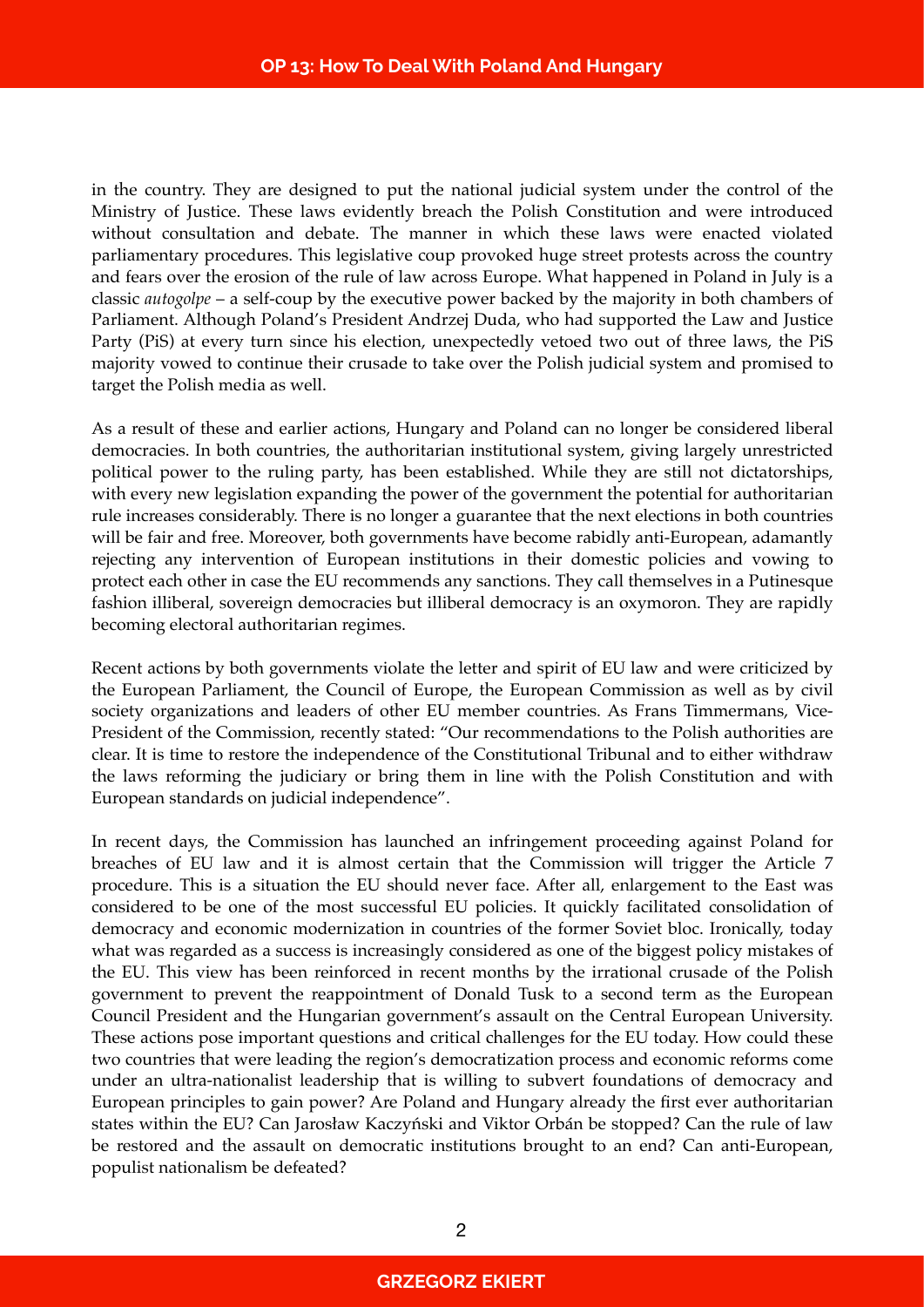After moving cautiously through 2016 to avoid any backlash that could strengthen anti-EU attitudes, European institutions and leaders have realized the gravity of the problem. So far, 2017 has not been kind to right-wing nationalists in power from new member states. After elections in the Netherlands and France the populist tide seems to be receding. It is also increasingly clear, that EU leaders are not going to let Kaczyński and Orbán do whatever they please in their own countries. Other Visegrad countries are reluctant to follow suit against Europe fearing to compromise their vital interests. Specific actions, such as the Polish government's effort to establish its full control over the judiciary or Orbán's assault on CEU have backfired and galvanized opposition in Europe and in their own countries. And finally, key EU leaders are no longer reluctant to voice their criticism and call for sanctions for violation of EU law and fundamental European values. These voices include: German Chancellor Angela Merkel's spokeswoman who noted that: "Freedom, democracy, rule of law and human rights are not up for debate in Europe" Jean Asselborn, Luxemburg's Minister for Foreign Affairs, who at the Global Media Forum observed that by "the end of this year after all important elections are concluded, we need to ask Poland and Hungary whether they want to stay within the European Union and observe its principles or whether they want to go their own way. We cannot work with countries that violate fundamental values. The EU is neither Turkey nor the Philippines".

The unfolding executive coup in Poland already brought condemnation from all European institutions and leaders of key member states. There is no doubt that the Article 7 procedure and other mechanisms will be used to discourage the assault on democracy in Poland. Should the PiS government refuse to cooperate marginalization and sanctions will follow. In an interview with European newspapers French President Emmanuel Macron clearly articulated this position warning against certain leaders "abandoning principles, turning their backs on Europe, having a cynical approach to the European Union that only served as dispensing credit without respecting its values… Europe isn't a supermarket. Europe is a common destiny. It is weakened when it accepts its principles being rejected. The countries in Europe that don't respect the rules should have to face the political consequences. I will speak to everyone with respect but I won't compromise on European principles – on solidarity or democratic values".

*Grzegorz Ekiert, Laurence A. Tisch Professor of Government and Director of the Minda de Gunzburg Center for European Studies at Harvard University.*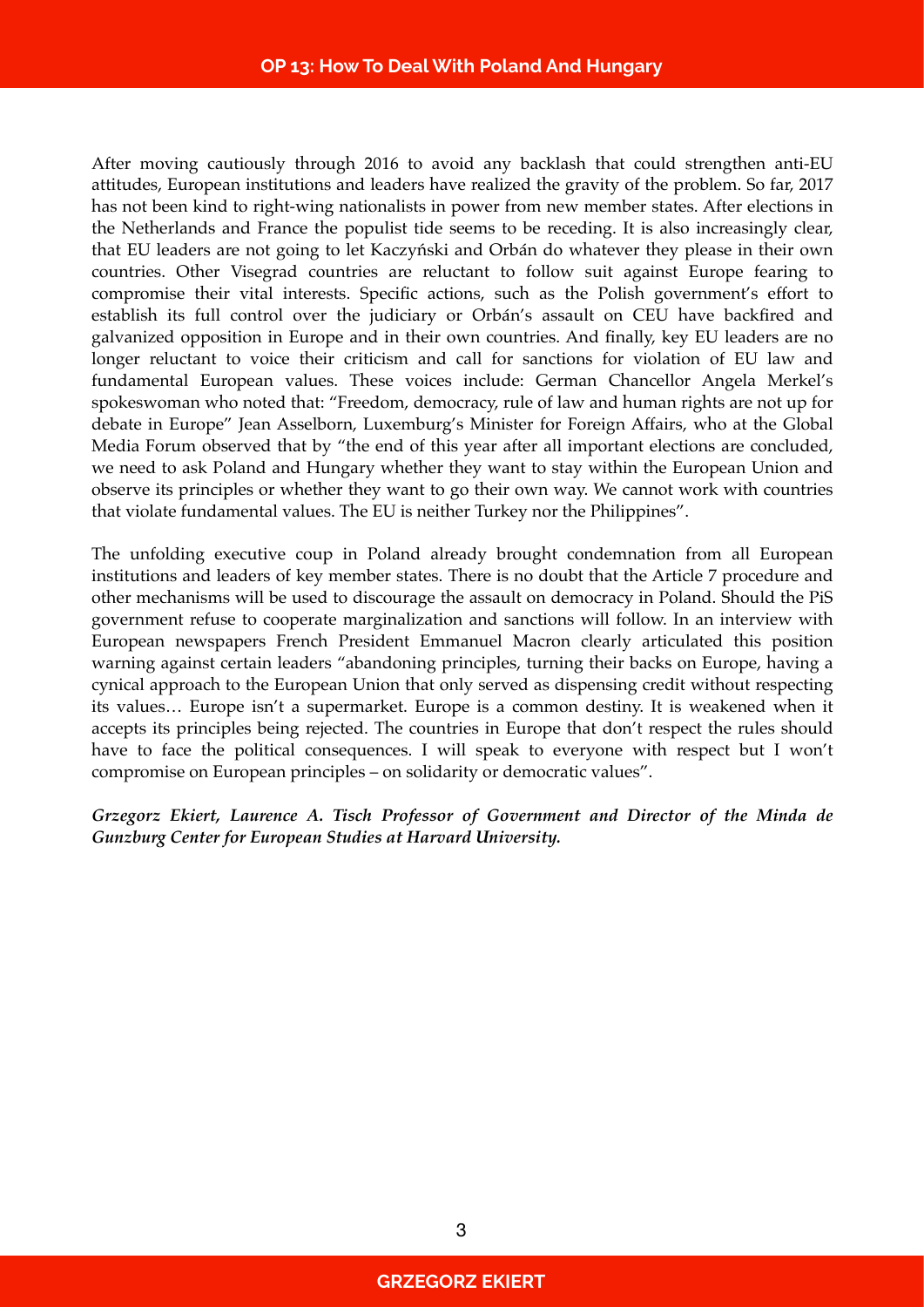### **HOW THE EU SHOULD DEAL WITH POLAND AND HUNGARY**

*The following is an edited transcript of the conversation between Henning Meyer and Grzegorz Ekiert that took place in March 2017.*

#### **Some European governments, particularly in Hungary and in Poland, are seemingly becoming more authoritarian in nature. How do you assess the situation?**

Already in 2015, Professor János Kornai, the most distinguished Hungarian social scientist, claimed that Hungary is no longer a democratic country. Poland moved away from constitutional democracy as well through a series of legislative acts that demolished the Constitutional Tribunal and recent assaults on the Supreme Court and the independence of the entire judicial system. Curiously, both countries' governments argue that they subvert existing democratic institutions to make democracy stronger and more responsive to popular will. They claim just to fulfil their promises to the majority of voters who elected them. Even assuming that this is not a cynical ploy, the fundamental question for Europe today is where democracy ends and an authoritarian system begins.

This is not at all a trivial question, since there is some confusion among experts about where the border between democracy and authoritarian regimes lies. In the past, it was relatively easy to recognize authoritarian rule: no free and fair elections, no rule of law, no political opposition, no independent media and civil society, no respect for rights and liberties, political repressions, etc. Today, authoritarianism is an elusive concept made more complicated by the emergence of socalled hybrid regimes. In a nutshell, contemporary authoritarian regimes have learned how to live with relatively clean elections and some trappings of political opposition and civil society. They even tolerate some independent organizations and media. They also tolerate open borders and free flows of economic resources and information. As a result, leaders like Orbán, Kaczyński or Putin and Erdogan can claim that theirs is a fully democratic state and that their critics are either "foreign agents" with ulterior motives or the beneficiaries of the old regime who are defending their ill-acquired gains and privileges. Accordingly, these regimes reject EU concerns about human rights and claim that EU interference violates their sovereign rights, that their policies are designed to promote justice and protect vital national interests of their countries. From their perspective, the rule of law serves to protect beneficiaries of the old regime, their liberal allies and foreign interests. They do not hesitate to ignore the opposition and public opinion and push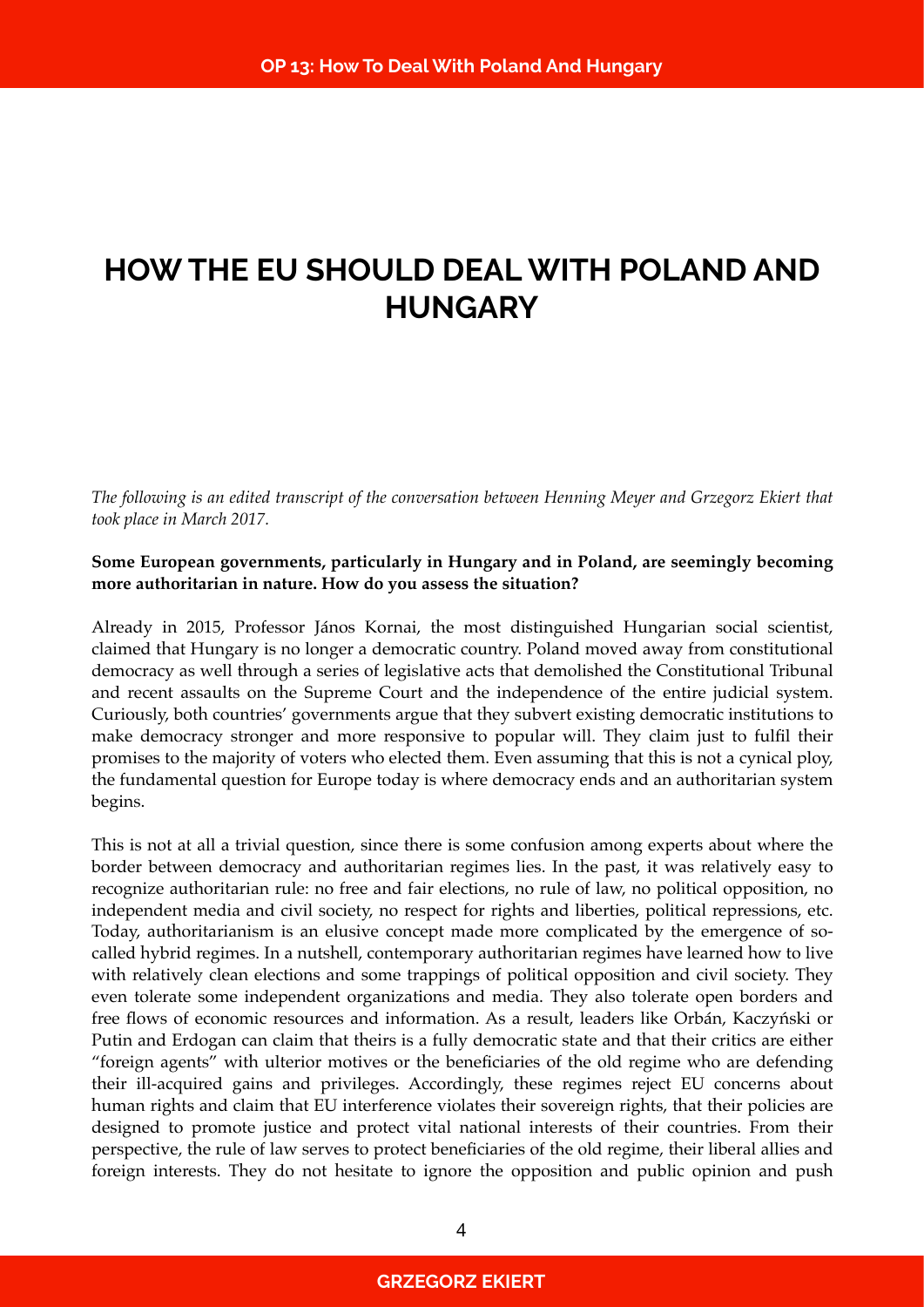legislative acts through Parliament even if they violate the Constitution and breach parliamentary procedures.

I think that today's Poland is a clear example of the tyranny of the majority where the ruling party disregards the constitution, the rule of law, parliamentary procedures and citizens' rights on a daily basis. The idea of democracy that Kaczyński believes in implies that the parliamentary majority can do anything it wants, should face no institutional constraints of any kind and that the opposition should shut up and follow. That's his vision of democracy. In fact, Kaczyński's PiS parliamentary majority represents the minority of voters. His party got just 37.6% of votes with only 51% electoral turnout. Thus, fewer than 20% of eligible voters supported the party whose self-declared mission is the wholesale remaking of Polish democratic institutions and reversal of the country's commitment to European integration. Similarly, Hungary's FIDESZ represents only 26.6% of eligible voters after the 2014 election. Both PiS and FIDESZ believe in a Europe of sovereign states and reject any concerns about their national policies as EU diktat. To implement its political agenda, PiS does not hesitate to subvert the Polish Constitution, the rule of law and parliamentary procedures. Viktor Orbán used his extraordinary majority from the 2010 elections to change the constitution, so he does not need to break it like Kaczyński. But the consequences of these changes for the functioning of Hungarian democracy constitute a similar threat to the rule of law and democratic standards.

What we really don't fully understand is the extent to which these two governments are institutionally in the authoritarian territory at this point. Both PiS and FIDESZ are able and willing to do anything to stay in power, except changing the constitution, since they do not have the required majority. But they can easily go around constitutional constraints in their quest for unconstrained power with the approval of the Constitutional Tribunals they already control. FIDESZ and PiS have followed pretty much the standard playbook of authoritarian politics. One can call it "salami tactics". Hungarian Communist leaders used this term to describe the imposition of the communist dictatorship. It implied a gradual takeover of the state, subversion of democratic institutions and the destruction of political opposition. The strategy followed by Orbán and Kaczyński is broadly similar.

In the first step the PiS government took over control of the security services, moved the independent Prosecutor Office to the Minister of Justice, purged the military (90% of the top officers of the Polish general staff were dismissed within a year), the civil service and the diplomatic corp. The rules for public appointments have been changed, substantive requirements were eliminated and the open competition process abandoned. Consequently, PiS was able to staff all top positions across the state administration and agencies with its appointees, often without required skills and experiences. Moreover, administrative decentralization was reversed and decisions, especially regarding resources, recentralized.

The next step was the takeover of public media. The governing rules were amended, over 200 journalists were purged from public television and radio and all executives were replaced. Programs and programmatic principles were changed – in an instant public media became a propaganda tool and full-time supporters of government policies. Independent media linked to the opposition have become the main target in the propaganda war and were starved of resources since advertising by state companies was redirected to state-controlled and state-supporting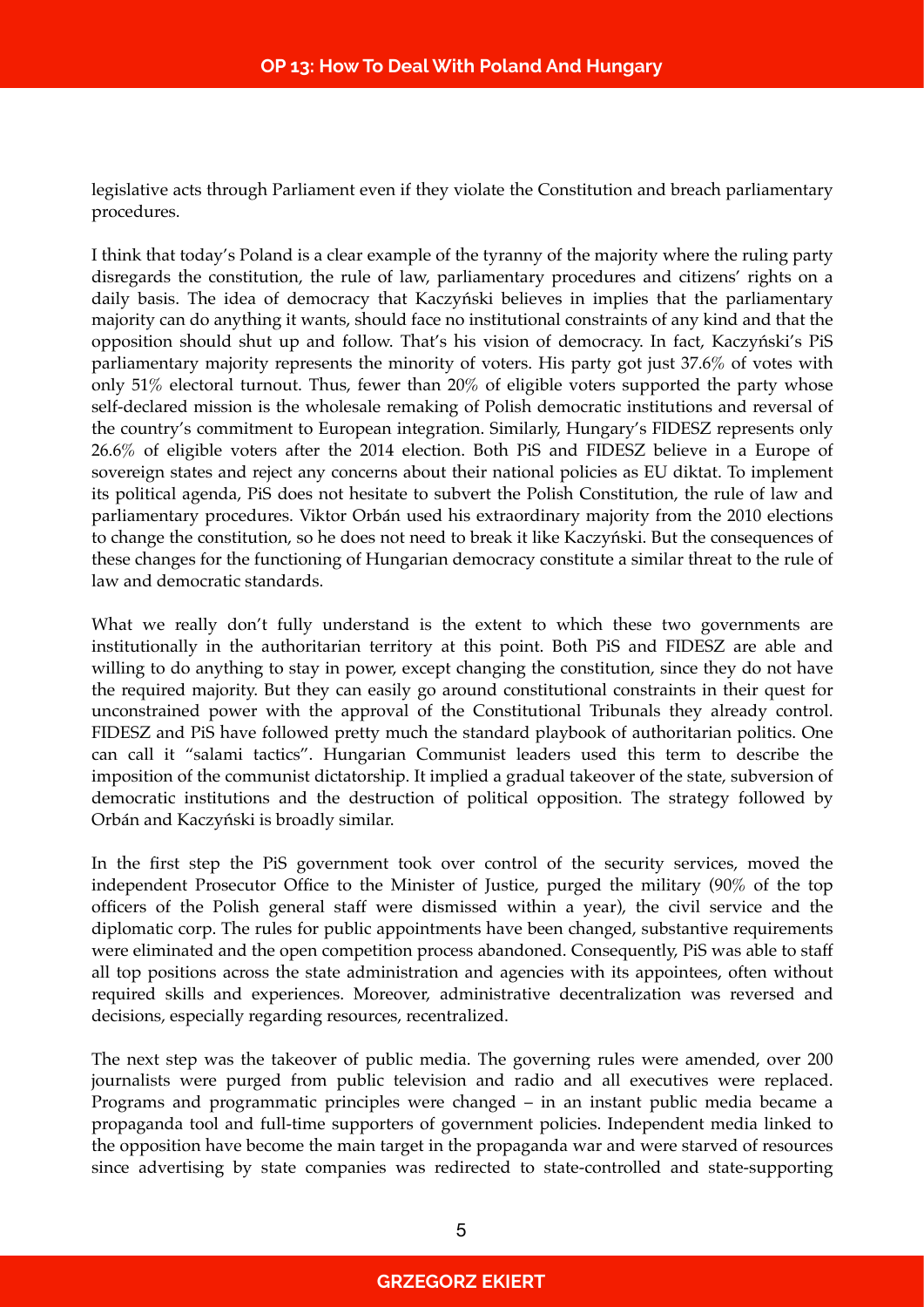media outlets. The Hungarian and Polish governments have both developed strategies to reduce the impact of independent media under the cover of reducing foreign influence or offering the public more balanced coverage. PiS is currently working on a law aimed at "de-concentrating" and "re-Polonizing" private media. But even without this new law, Poland registered the biggest drop in the freedom of media in the world in 2016, according to Freedom House.

The assault on the judiciary's independence was a critical part of the state's takeover strategy in Hungary and Poland. Its purpose was to capture Constitutional Tribunals in order replace all judges appointed by previous governments and remove any independent oversight of new legislative acts. In fact, the Tribunals are used now to validate laws passed by the parliaments and to protect the government from domestic and foreign critiques. PiS prevailed in neutering the Polish Constitutional Tribunal, despite massive street protests by the opposition and objections of European institutions. Now, all other Polish courts, including the Supreme Court face exactly the same situation. Four legislative acts approved by the Polish parliament were designed to purge the courts, give the Ministry of Justice discretionary power over the courts at all levels, and completely recast the institutional foundations of the judicial system.

Both governments have big plans concerning the economy as well. They include staffing boards of all state-owned enterprises with their supporters and replacing all top managers, expanding and protecting the public sector in the economy by forcing foreign companies to sell their assets to Polish or Hungarian state-owned firms and enacting discriminatory tax rules that serve to promote national companies and protect them from foreign competition. Many of these efforts face careful scrutiny at the European level, since they infringe on common market laws and regulations. Nevertheless, both PiS and FIDESZ need more control over the economy and more revenues to be able to pursue their populist economic policies.

In short, both governments follow a similar sequence of measures and use their majority in parliaments to pursue their political objectives. Of course, voices of the oppositions and civil society are completely ignored. Procedures and parliamentary traditions are violated at every turn. There are no meaningful debates in parliament, legislative acts are introduced in quick succession and are voted on without discussion often in the middle of the night. Anything the government wants can be turned into law in a matter of 24 hours. Such a legislative "*Blitzkrieg*" is designed to incapacitate the parliamentary opposition and to demobilize the public.

The biggest concern is that the Polish government is going to change the electoral law governing the forthcoming local elections to make sure that PiS will be able take over local governments that are mostly in the hands of the opposition. And the same is in store for national elections. This means that PiS may stay in power for as long as it wants. Viktor Orbán changed the electoral law in Hungary to accomplish just that and nothing can prevent his government from tinkering with the electoral law again. I think we have a serious problem here. It is not just that the Hungarian and Polish governments are violating some elements of the rule of law. Free and fair elections and the survival of democracy is at stake.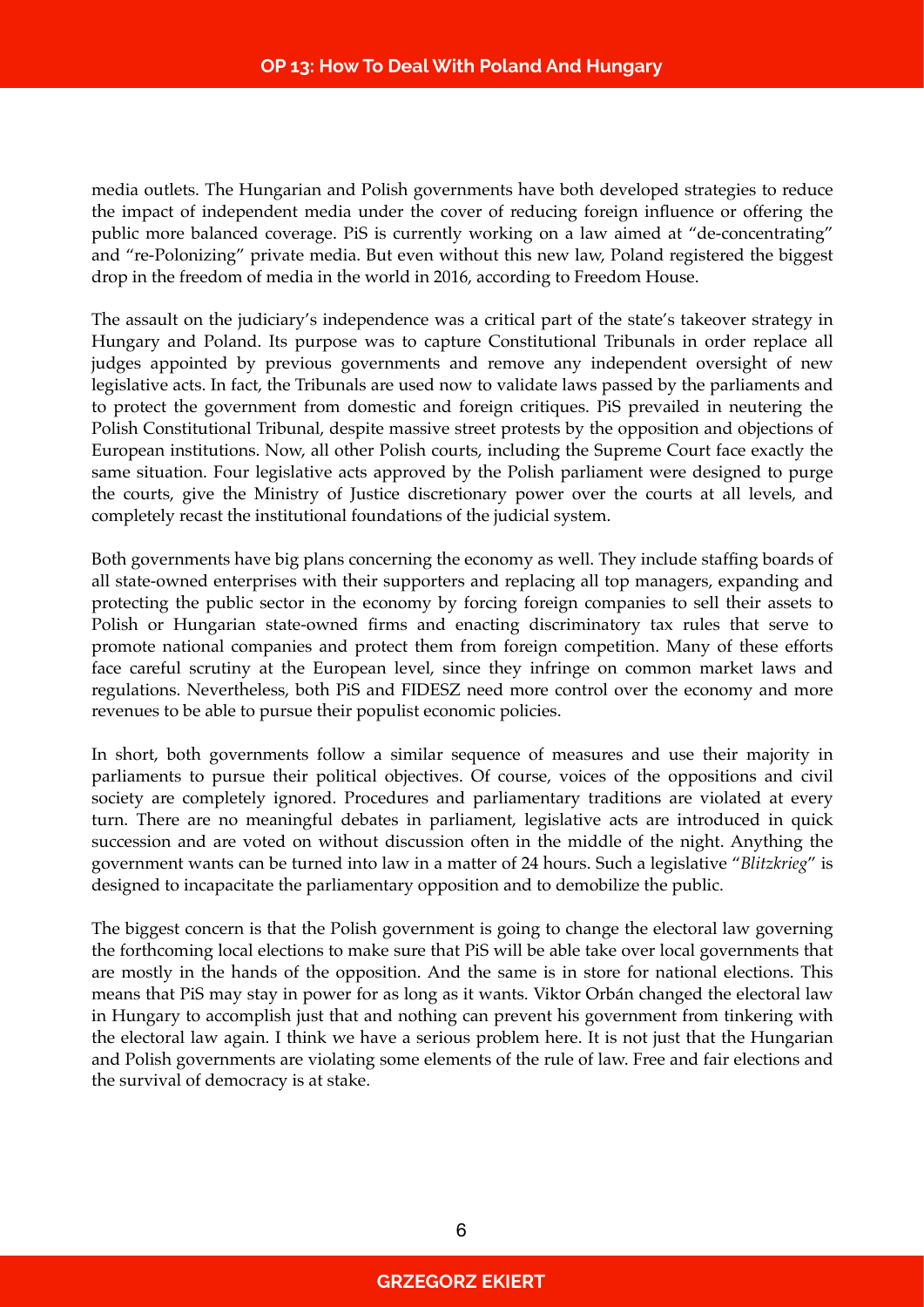#### **Can you elaborate how this applies to Poland in particular?**

The political situation in Poland is particularly bizarre. From the outside, the Polish government looks like a normal European government ruled by a majority party, but de facto it is the head of PiS and a simple member of parliament – Jarosław Kaczyński - who is running the country without any formal constitutional responsibility. The Prime Minister and the President are just figureheads, who follow every order coming from that one person. I think this is a completely unacceptable situation by any European and democratic standard. When Angela Merkel came to Poland last year, she had to meet Kaczyński to find out what are the views of the Polish government. The country not only has a leader-centred majority party but also a leader-centred governing process in which every important decision is consulted beforehand or reversed if he is displeased.

The question is why EU leaders have tolerated this authoritarian drift for a number of years. Hungary has been pushing the limits since Orbán's victory in 2010. In fact, the infringement proceeding forced him to abandon the idea of wholesale purge of Hungarian judges in 2013 but many other small moves against European laws and values went unchallenged. The answer may lie in the EU's memories of the Haider affair in Austria which have influenced the way EU policymakers evaluate decisions about interference in domestic politics of member states.

As you remember, after inconclusive elections in 1999, the far-right Austrian Freedom Party (FPÖ) led by the allegedly racist Jörg Haider became a member of the ruling coalition in Austria. In response, diplomatic sanctions were instituted by 14 member states and cultural and educational exchanges were suspended. The EU response didn't work very well. Sanctions alienated Austria, created a lot of complaints and a lot of frictions between Austrian and EU politicians. Public perception in Austria was that the EU was trying to bully a small country, which just followed the rule of law and parliamentary procedures. In the end, Haider resigned as a leader of the FPÖ and sanctions were lifted. But before that happened the EU appointed in 2000 the so-called "three wise men" – former Finish Prime Minister Martti Ahtisaari, international lawyer Jochen Frowein and former Spanish Foreign Minister Marcelino Oreja – to review the commitment of the Austrian government to common European values. This report is relevant to today's situation. It made an important point in re-affirming the concept of common European values, concluding that European states have positive obligation to protect and promote human rights and fundamental freedoms, pluralist democracy and the rule of law.

It should be emphasized that the Austrian government did not change or breach the Austrian constitution. It did not introduce any law to purge the public administration or media. It did not plan to destroy independence of the judiciary nor restrict the right of assembly and freedom of speech. In contrast, the Polish and Hungarian cases go well beyond what happened in Austria. Both governments introduced politically motivated legislations that constituted clear breaches of EU law and European values, undermined the rule of law, and restricted fundamental freedoms. What we see in these two countries is a determined effort to really subvert the existing democratic system in a fundamental way.

Why is this an important issue for the European Union? I think it is important for two reasons. The European Union is founded on two different legitimizing principles. One may be called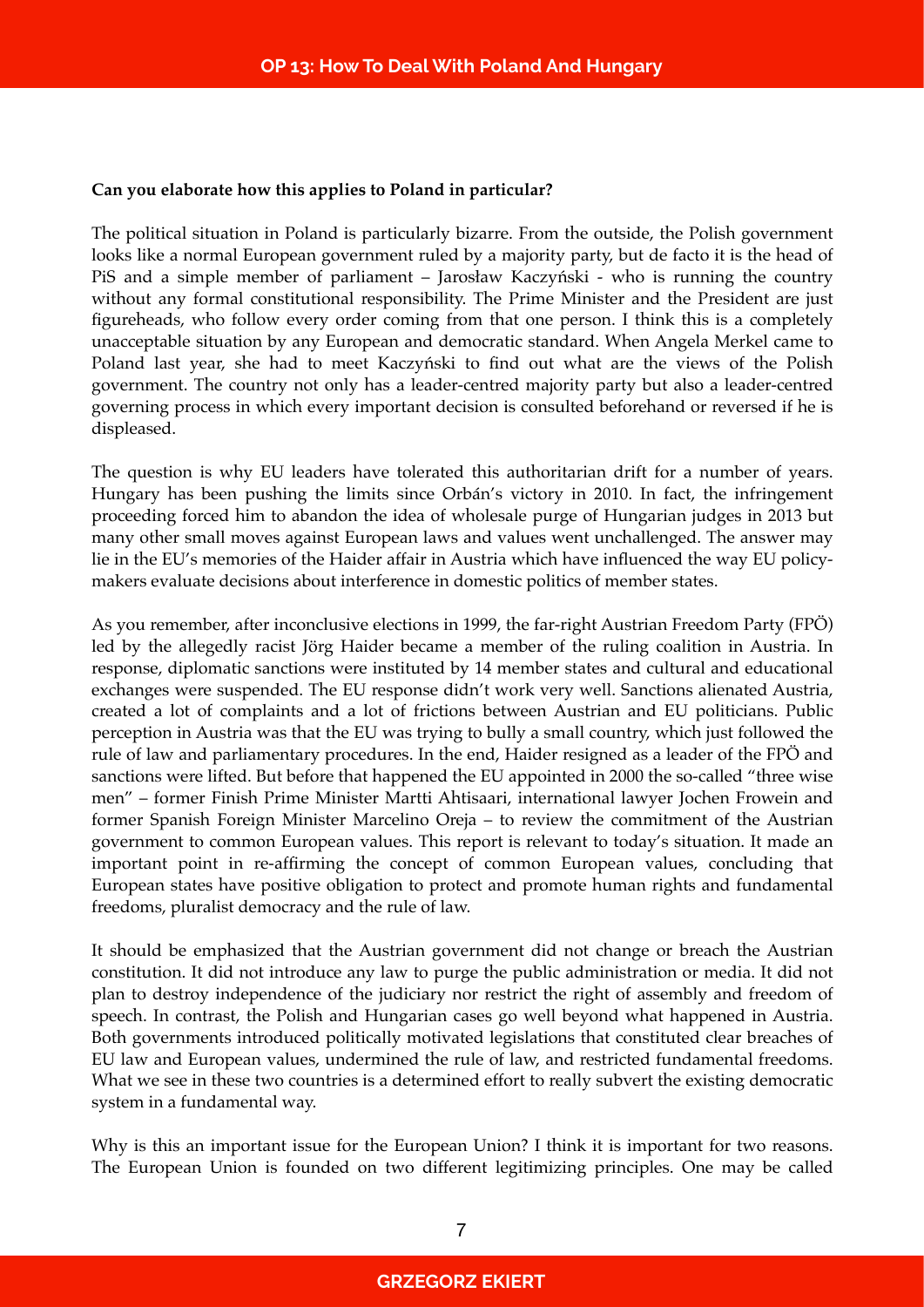institutional legitimacy, which means a system of efficacious and well-governed institutions, which are very efficient in implementing a variety of policies across the EU and in responding effectively to various crises and challenges. The multi-dimensional crisis that has affected the EU since 2009 greatly undermined this legitimizing principle. The crisis exposed the EU's ineffectiveness in managing EU affairs and in responding to unexpected economic and political challenges. Moreover, the debate (largely misguided in my view) about the EU's democratic deficit has further contributed to the unravelling of its institutional legitimacy. Given the uncertainty about institutional legitimacy what is left is the normative legitimacy – the system of values, which epitomizes the European Union. That is why the Polish and Hungarian challenge is so critical. It is the challenge to common European values. If the EU does not consistently pursue a hard line towards those countries, the only standing legitimizing principle of the EU is in danger.

**Let me connect this point about values with two issues you mentioned before. You stated that it is very hard to categorize in political science terms what is going on. Is, effectively, what Orbán termed "illiberal democracy" a stepping stone towards an authoritarian regime, which is already beginning to question the value basis on which the European Union stands? Also, you mentioned that, in effect, political power in Poland is vested in one single member of parliament. How is this possible? What is the foundation of the power of Kaczyński given that even though the formal role he plays in the political system is just as a normal member of parliament, he can maintain that power grip on official institutional structures?**

Democratic institutions are unique. They require loyalty and the cooperation of all political actors to function. They require minimal trust between those in power and the opposition. They require solidarity and public-minded behavior on the basis of commonly shared norms. The moment someone decides to break this fragile balance the system stops working. You can currently see this happening in the US under the Trump administration where the traditional way American democracy had functioned through the legitimate, formal institutions and a shared informal structure of cooperation, rules and norms is now unravelling.

When the American President can say, forget about the traditional rules and shared norms, he breaks informal underpinnings that make formal institutions work. There is no formal requirement that I show my tax returns so I will not do it; I do not believe in conflict of interest so I am not giving up my companies; my family members are great people so I appoint them to the highest positions.

It's a bit like this in Hungary and Poland. For Polish democracy to function properly it needs to be based on cooperation between those in power and the opposition. This requires some level of trust, civility and good will. Under no constitution is a government obliged to listen to the opposition but in decent democracies it does or at least treats the concerns of the opposition seriously. Thus, civility in politics does not usually come from formal institutions but from shared concerns and understandings, traditions, unwritten norms and informal rules of public behaviour. This relation and the entire normative system around it is now broken in Poland. Politics is no longer about the common good and cooperation in solving the country's problems but about enemies who need to be destroyed and friends who need to be supported, regardless of the moral or political cost.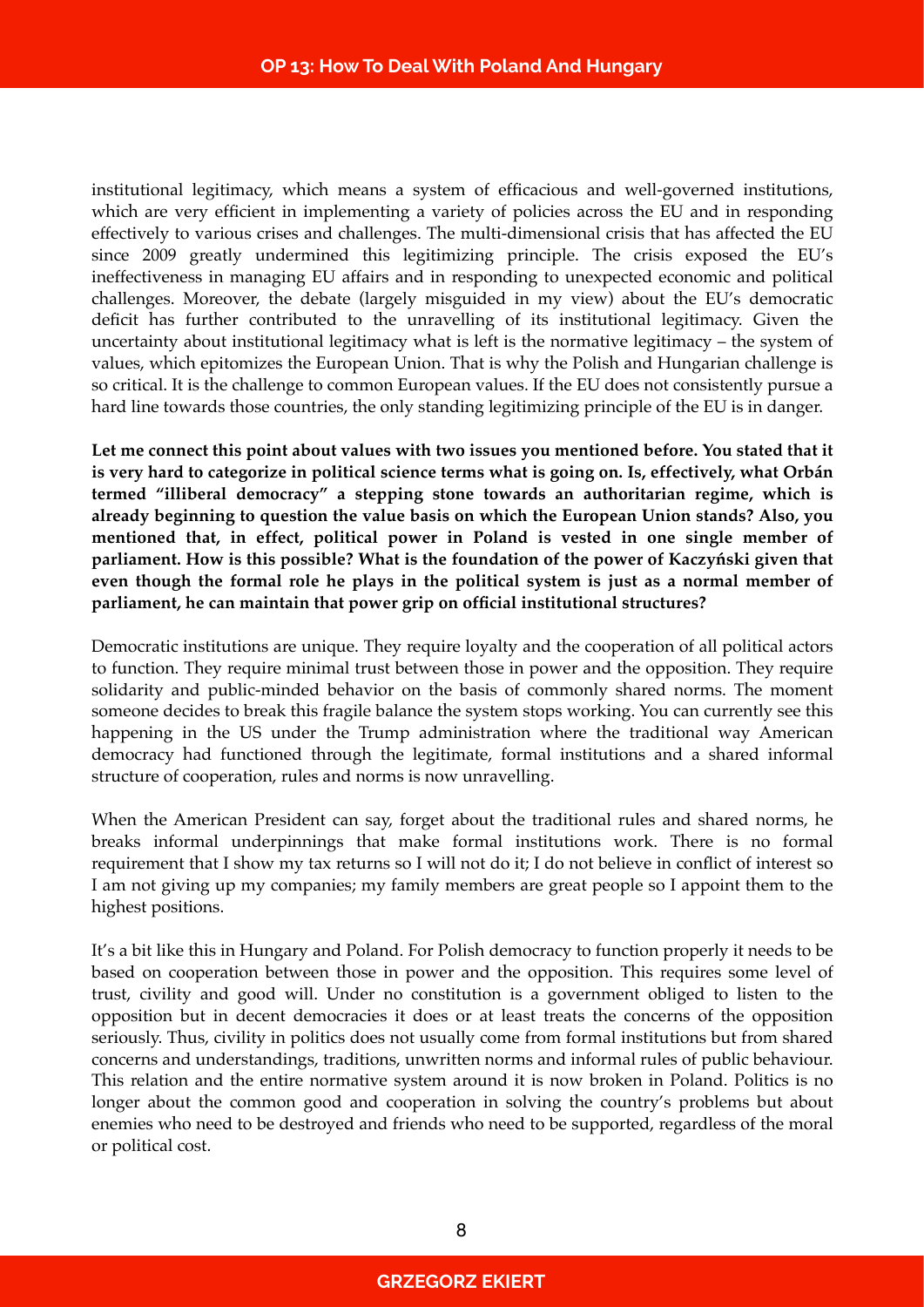The fundamental problem of parliamentary democracies is the danger of the tyranny of the majority. The moment you have one more seat in the parliament than the opposition, you can basically do whatever you want. The only check on the power of the parliamentary majority is the Constitutional Tribunal and an independent judiciary. That is why the first thing Kaczyński and Orbán did was to try to take over their respective Constitutional Tribunals. The moment this is done, the power of the majority is almost absolute.

Why Kaczyński has so much power is a very interesting question. He constructed his party in a very peculiar way. It is a Mussolini-like, leader-centred party without Mussolini. Kaczyński, just a simple member of parliament, gives orders to the Prime Minister, President and others holding formal positions in the state and representative institutions. Anyone trying to disagree with the leader is in danger of being expelled from the party. And being out of the party means that you are out of politics since these are people who often have no skills and credibility to survive in politics on their own. Their chances of being embraced by other parties are slim, given the depth of political polarization. They are either part of the Kaczyński party or they are nowhere. That is why their entire public life is invested in loyalty to the leader. That is why the Prime Minister, members of the cabinet and the President follow orders regardless of their nature and consequences. The bizarre crusade against the reappointment of Donald Tusk in opposition to the entire EU is a case in point.

**How do you assess the domestic reaction to these developments in the countries in question, the political as well as civil society reactions to that? In Poland, there were widely reported protests. There was also resistance in Hungary, so how do you assess this from the civil society point of view? From the political point of view how effective do you think has the reaction been? What could be improved?**

There is a significant difference between Poland and Hungary in this respect. At this point, Viktor Orbán has an iron grip over Hungarian politics and his institutional engineering since 2010 makes FIDESZ almost impossible to dislodge. The threat to his parliamentary majority comes from the far right. The Movement for Better Hungary (Jobbik) is the single most significant opposition party today. This means that Hungarian politics is increasingly pushed to the far right and away from Europe as Orbán competes for voters with Jobbik. The liberal opposition is weak and fragmented and civil society organizations are much weaker than they are in Poland. Although, as the recent street protests in support of the CEU showed, civil society is not dead and still has the capacity to challenge the government. Yet, it is hard to be optimistic about how effective that pressure from civil society can be, even if it is combined with strong pressure from the EU.

In Poland, political divisions are different. PiS does not face any significant challenge from the farright but the left is also very weak. There is no left-leaning party represented in the Polish parliament. Thus, the main adversaries in Polish politics are nationalists represented by the PiS on the right, and liberals represented by the PO and Nowoczesna as well on the right. Interestingly, the support for major political parties has remained relatively stable since the elections in 2015, despite the fact that the degree of political polarization increased dramatically.

In general, public opinion in Poland has been divided in a relatively stable way in recent years. Approximately 30% of the population supports PiS another 30% liberal opposition parties. The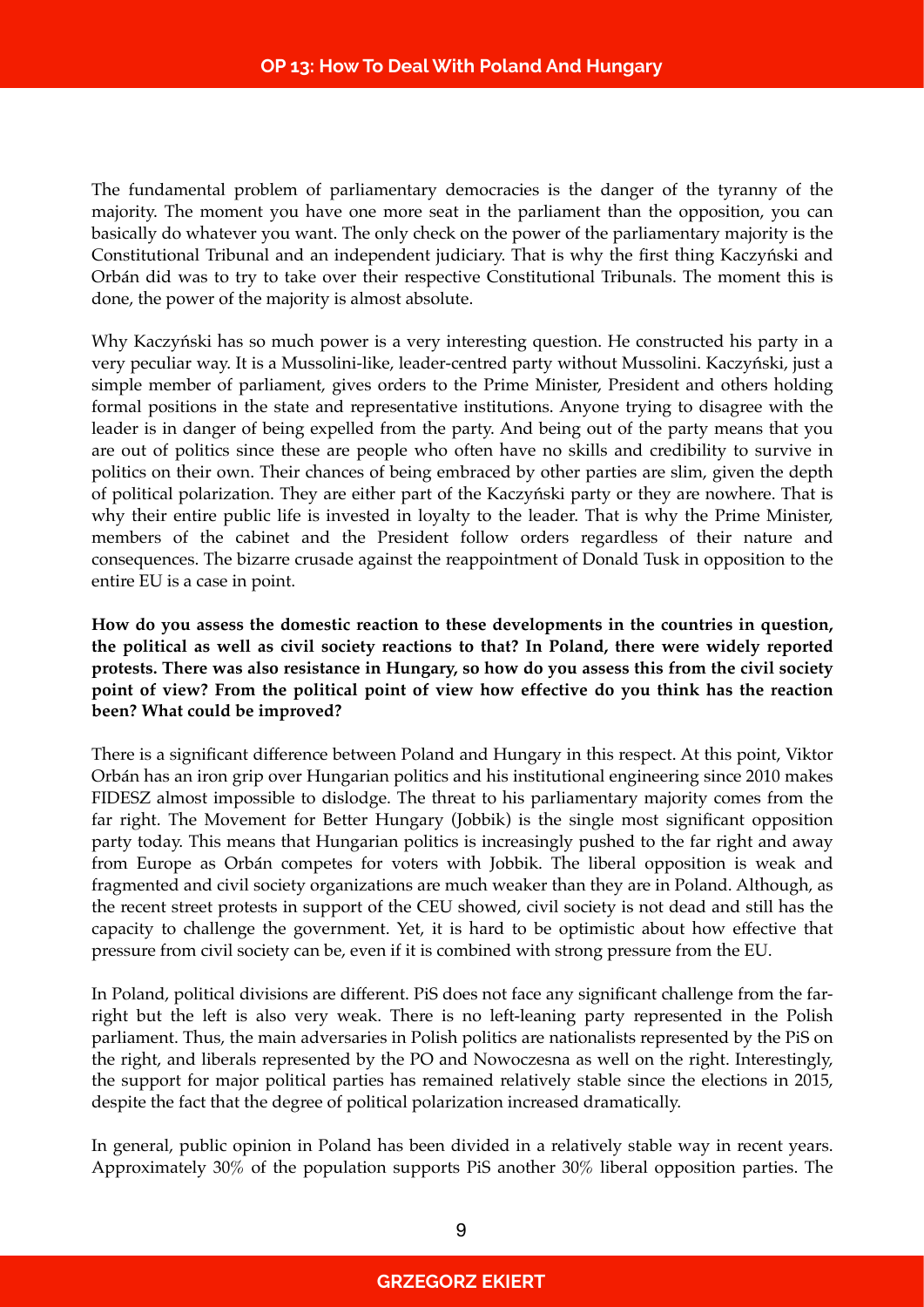other 30% or so have withdrawn from politics for various reasons or were never interested in politics. Moreover, electoral participation oscillates just above 50%. Thus, political apathy meets a highly polarized and predictably divided electorate. The question is who will convince the noncommitted voters to step in and how would they vote. Of course, Kaczyński, with his populist economic policies, hopes that he can buy that part of the population. He needs the support of 40% of the electorate to win the next election. He's been trying to accomplish this quite diligently: giving special subsidies to families with children, lowering the retirement age, increasing taxes on foreign supermarkets, and so on. So far the reaction of Polish society to these policies has not been as enthusiastic as PiS had expected and it still can only count on its core electorate.

Yet, in contrast to Hungary, Poland has significantly stronger political opposition and civil society. While the opposition is also divided, it could easily pull in more votes than PiS, if it unites. Polish civil society has traditionally been the strongest in the region and has developed impressively since 1989. After the 2015 elections there has been an unprecedented level of mobilization against PiS policies, resulting among other things in the formation of the biggest social movements since the time of Solidarity. Last year, a huge country-wide protest of women forced PiS to abandon its plan to tighten abortion laws. Similarly, the Committee for Defence of Democracy (KOD) brought hundreds of thousands of Poles to the streets in defence of the Constitutional Tribunal. While PiS is trying hard to impose its control on NGOs and to drum up support among organizations allied with it, this is not the battle it is likely to win.

Neither the EU nor civil societies in Hungary and Poland alone, however, are able to reverse the authoritarian drift in these countries. This requires a joint effort of the political opposition, civil society organizations as well as the EU and other European institutions. It is also important that the UK (after leaving the EU) and the US are part of this coalition for protecting democracy in the region. Kaczyński and Orbán need to understand that the West is determined to defend democracy and the rule of law and that the respect for human rights and political liberties is not up for negotiation in Europe. If they do not abide, they risk becoming even further marginalized, suffering real political and economic consequences and cornering themselves into an alliance with Putin and Erdogan.

#### **If we come to the European level, and you already mentioned the challenge to European values being presented by these developments, how do you think the European Union should respond?**

Finding the proper response is very difficult for the European Union because it is constructed on the basis of solidarity, trust, voluntary cooperation and dialogue. Some actions also need consensus of all member states. This may be difficult to achieve when two offending countries pledge to protect one another. Moreover, sanctioning one EU member has political consequences. There are many different domains that require close cooperation where one obstructive government may be able to bloc decisions and hamper discussions of issues that may not be directly political. Finally, the instruments at the EU's disposal are few and untested, since such a challenge to democratic rule was never seriously considered as something the EU may face. So, responding appropriately, effectively and resolutely might not be easy.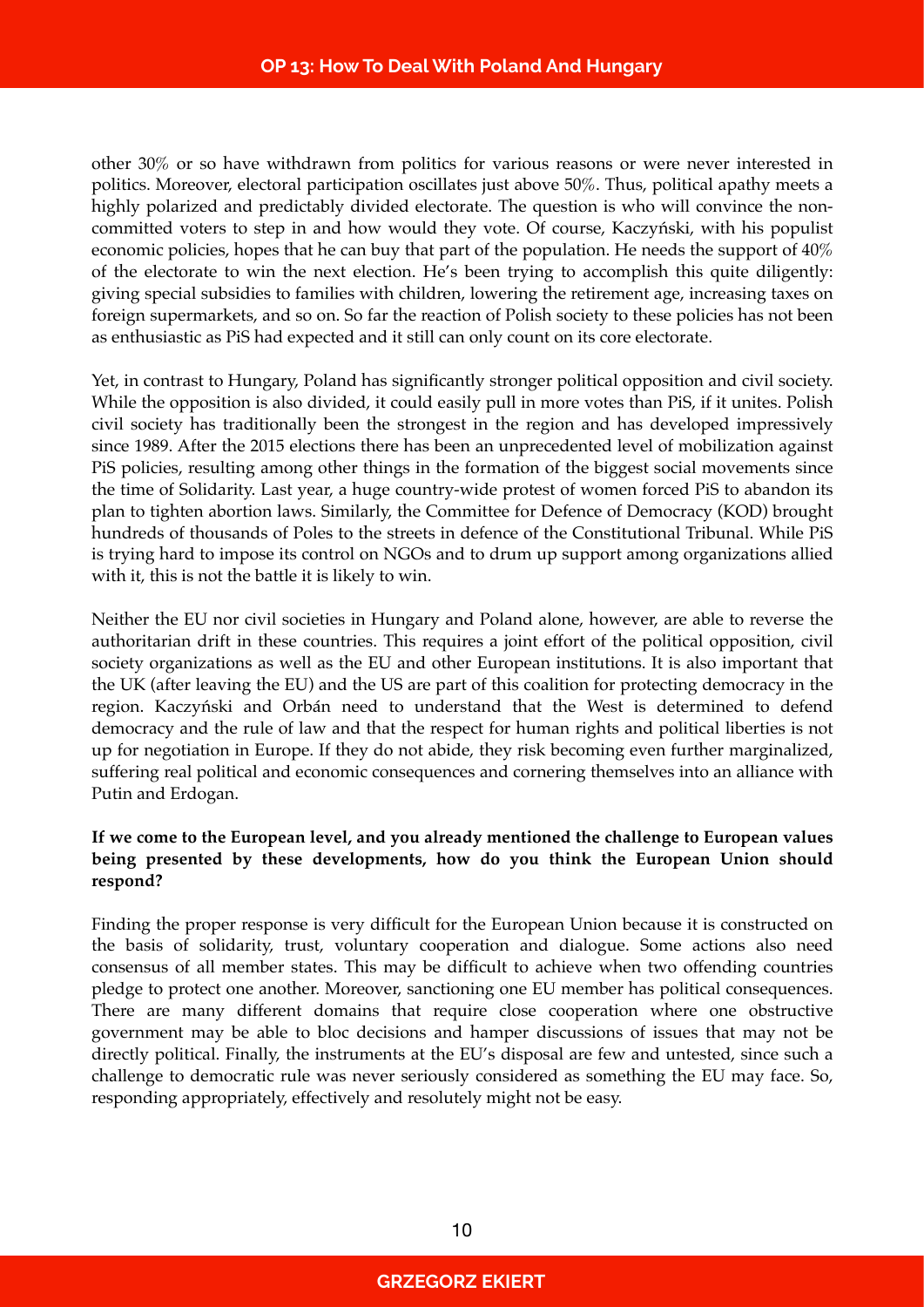The obvious instruments are infringement procedures for breaches of EU law and the Article 7 procedure. The infringement procedure is effective since it does not require a consensus of member states and has routinely been used across the EU. It was already successful in stopping the wholesale purge of Hungarian judges by Orbán and it has already been launched against Poland as well. Its obvious constraint is that it's limited to areas covered by European law and that it is time consuming. The Article 7 procedure, while launched by the majority, requires consensus of all members for sanctions to be imposed. But even if the final sanctions are blocked, it has a significant symbolic meaning. No doubt that launching the procedure will alienate the Polish government even further. It could also increase support for nationalism and populism in Poland, and in some other countries. Kaczyński has said several times that Article 7 and potential suspension of Poland's voting rights is a joke. I think that's the attitude of the Polish government at this point. Kaczyński doesn't want to negotiate with the European Union, he wants to stake out his position and force the European Union to accept it. There is no willingness to make any concessions on the Polish side and Kaczyński counts on Orbán's support in preventing any meaningful sanctions. He also tries to rally other new member states to build a sort of regional coalition against Brussels and old member states. Of course, this is a deeply misguided position since the national interest of Poland requires the goodwill of EU partners in negotiating hundreds of issues in the coming years. If this goodwill is not there, Poland will pay a heavy price.

Apart from formal tools there are two or three other ways of reacting to developments in both countries. The first one is informal. The Commission and the heads of important European states should keep the dialogue going with Kaczyński and Orbán. They should keep trying to convince them that what they are doing is not acceptable in Europe and will have serious consequences for their respective countries. There is plenty of goodwill to keep that dialogue on the EU side but it clashes with cynicism of Polish and Hungarian leaders. They should be under no illusion that the EU is going to return to these critical issue over and over again and contest every new law that infringes on EU laws or common European values.

The next option, and I think this is the real nuclear option, is to start looking carefully at the spending of the structural and cohesion funds those countries receive from the European Union. Poland is the biggest beneficiary of structural funds. To put this in context, during the previous budgetary cycle Poland received more than the equivalent of the entire Marshall Plan for Europe. Poland is scheduled to get another Marshall Plan in the current budgetary cycle. It's  $\epsilon$ 1 billion of EU taxpayers' money going to Poland every month, of every year. I think this inflow of funds helps Kaczyński finance many of his populist ideas. He counts on that aid and his populist economic policies can be funded because the Polish budget can be stretched to his benefit. The same applies to Hungary. As Ivan Krastev, Chairman of the Centre for Liberal Strategies in Sofia, once remarked: Orbán and Kaczyński need anti-EU rhetoric and EU money to survive. Of course, the structural funds cannot be cut for political reasons but the way the funds are distributed and controlled by the Commission includes a lot of rules about procedures, legality, the bidding process, transparency and so on and so forth. I think the EU should start to monitor the process more tightly in order to make it more stringent. It needs to look very carefully at every Euro being spent in those two countries to protect European taxpayers. This may be enough to significantly slow down the dispersion of funds and impose some real cost. This is justified since both governments not only try to have full control of these funds but also because they are increasingly being allocated to their cronies and political supporters. Perhaps, by focusing on money, one can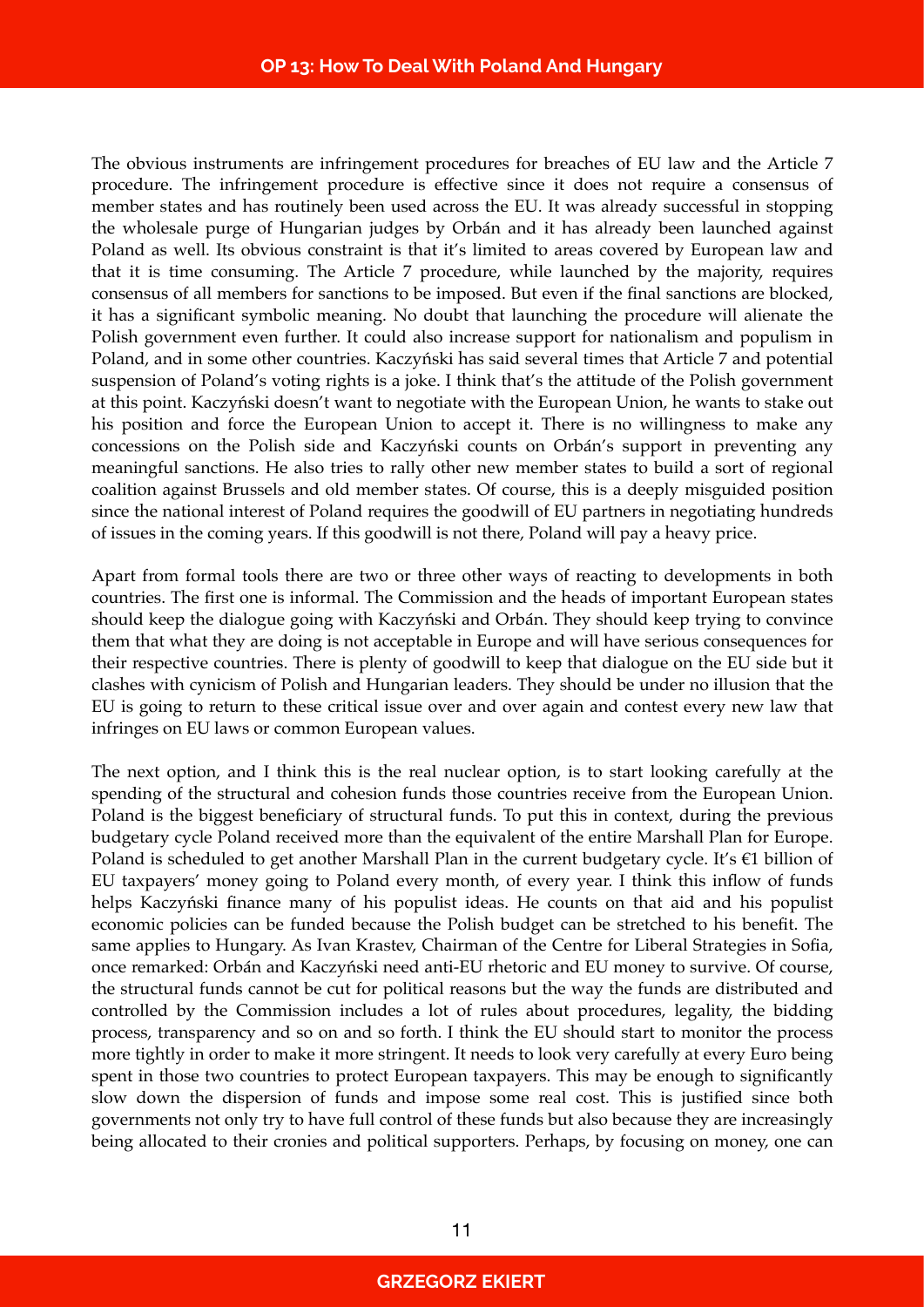really force both governments to start thinking about what the basis of cooperation between them and the European Union should be and what is the meaning of solidarity.

As former French President François Hollande once said the EU is not a moneybox from which everyone can just take some money out. This is European taxpayers' money and that money can only be spent when the country receiving it shares European values, respects European institutions and reciprocates in solving EU problems. Both Orbán and Kaczyński seem to think that their countries do not have any obligations and are exempt from the principle of solidarity because of historical injustices. I think this is, among all the other problems the European Union faces at this point, one of the biggest threats: having two countries within the Union that are not playing by the rules of the game. We have had disloyal opposition in the European Parliament for some time but now we also have disloyal member states.

#### **Apart from having a stronger focus on compliance to reinforce EU values, is there something individual member states can do by exerting their influence on Hungary and Poland?**

I think the Commission should not be the only institution that takes a leading role in insisting on the principles of the rule of law and on compliance with European values. This could reinforce the image of faceless Brussels bureaucrats pushing everyone around. The Commission (and especially Frans Timmermans) is already portrayed as the enemy who is protecting the interests of foreign capitals and cosmopolitan elites. I think that key member states have to take on a big role in persuading the two governments to change. Even if there is a difference of opinion among member states, the key members like France, Spain, Italy or Germany should definitely speak with one voice. We all understand the historical complexities here, and Kaczyński is skilful in exploiting them by evoking parallels to World War II, Polish suffering, or Soviet domination. Consequently, a common voice is crucial. European civil society organizations and European media must also exert their influence. The opposition parties and civil society in Poland and Hungary need support and their voices need to be heard across Europe. The threats to democracy in these two countries are real and persuasion alone is not going to work. The pressure has to come from all institutions, organizations, parties and individuals concerned about the future of Europe, and it has to have some teeth. Persuasion and dialogue needs to be supported by serious measures that result in economic consequences for those countries. I think that the stakes are too high to hope that the problem somehow disappears or that domestic opposition can prevail on its own.